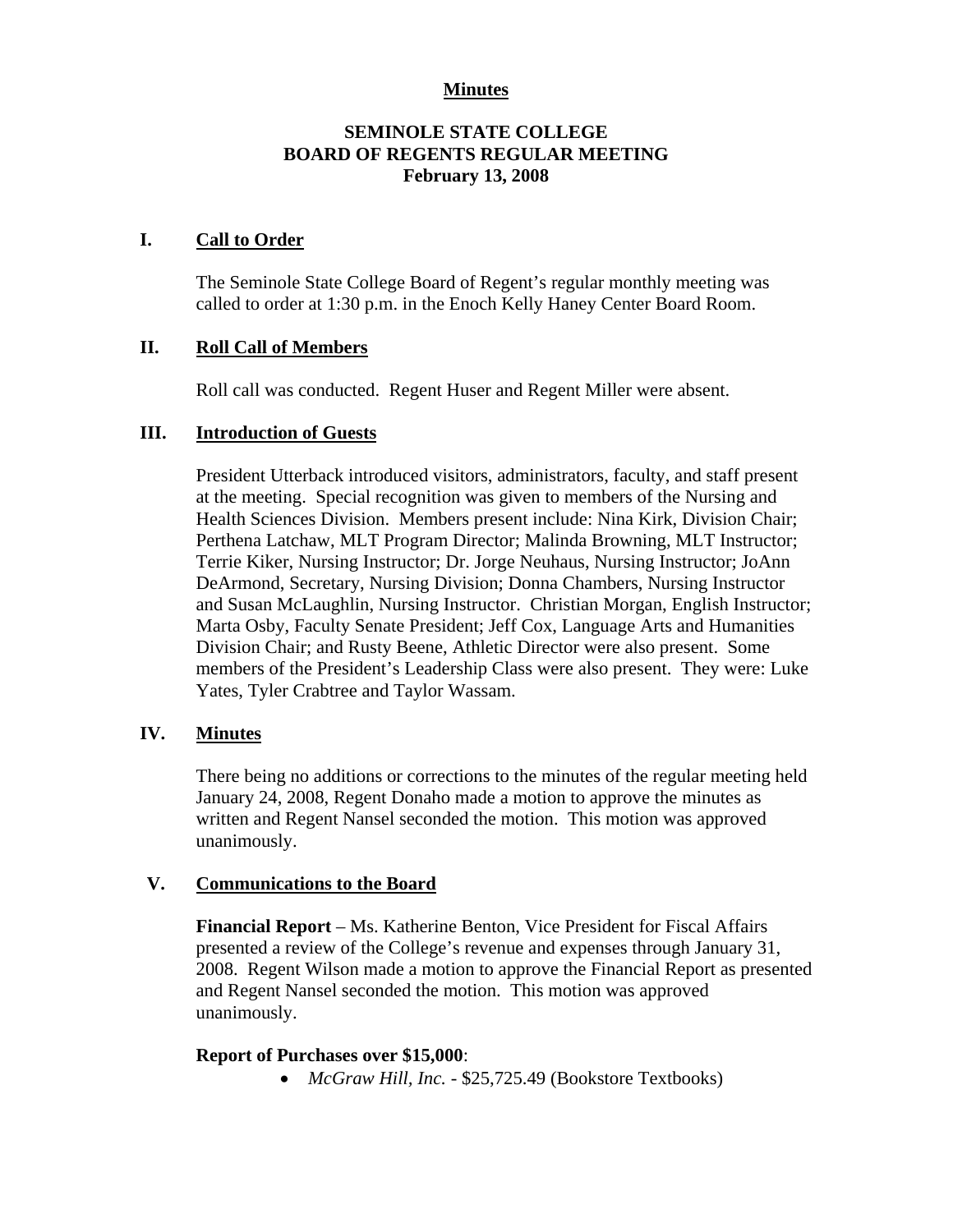Minutes SSC Board of Regents Regular Meeting February 13, 2008 Page 2

### **VI. Hearing of Delegations**

None

# **VII. President's Report**

President Utterback discussed items under the President's Report and the Business portion of the agenda by utilizing a PowerPoint presentation. (See enclosed copy of the PowerPoint presentation)

*Higher Learning Commission Update* – President Utterback updated the Board on the progress of the Self-Study Steering Committee. He stated that a delegation just visited Chicago in preparation for the upcoming visit by the Higher Learning Commission. Dr. Rebecca Kennedy, Vice President for Academic Affairs stated that the College was complimented on their assessment work and their preparation for the site visit in 2009.

*Campus Activities* – President Utterback updated the Board on several campus activities. The President's Leadership Class visited Congresswoman Mary Fallin at her Oklahoma City office and they also volunteered at the Seminole Chamber of Commerce's annual banquet by serving the meal and working the as hosts. The Trojan Baseball Alumni Banquet was held on February 2, 2008 and the guest speaker was former Trojan Randy Hughes. The President told the Board that Presidential Leadership Class member Larry Morgan was named the Nigh Institute Scholar and attended the annual events which included visits with former Governor George Nigh and Congressman Dan Boren.

*Seminole "Citizen of the Year"* - President Utterback informed the Board the Seminole State College Educational Foundation Trustee Kenneth Henderson has been named the 2007 Seminole "Citizen of the Year."

*Higher Ed Day at the Capitol* – President Utterback announced that "Higher Ed Day at the Capitol" has been scheduled for Wednesday, February 27, 2008 and that several Senators and Representatives have "rsvp'd" for the event. The President invited all Board members to attend.

#### **VIII. Business**

**Approval of Increase in Room & Board Rates** – President Utterback presented the Board with a memo and other information about room and board rates from Katherine Benton, Vice President for Fiscal Affairs. Vice President Benton's memo recommended approval of a 7% increase in room and board rates. This increase would allow our rates to remain competitive with other colleges in the state and will assist in covering the mandatory costs that increase annually. President Utterback also recommended approval of the increase. Regent Donaho